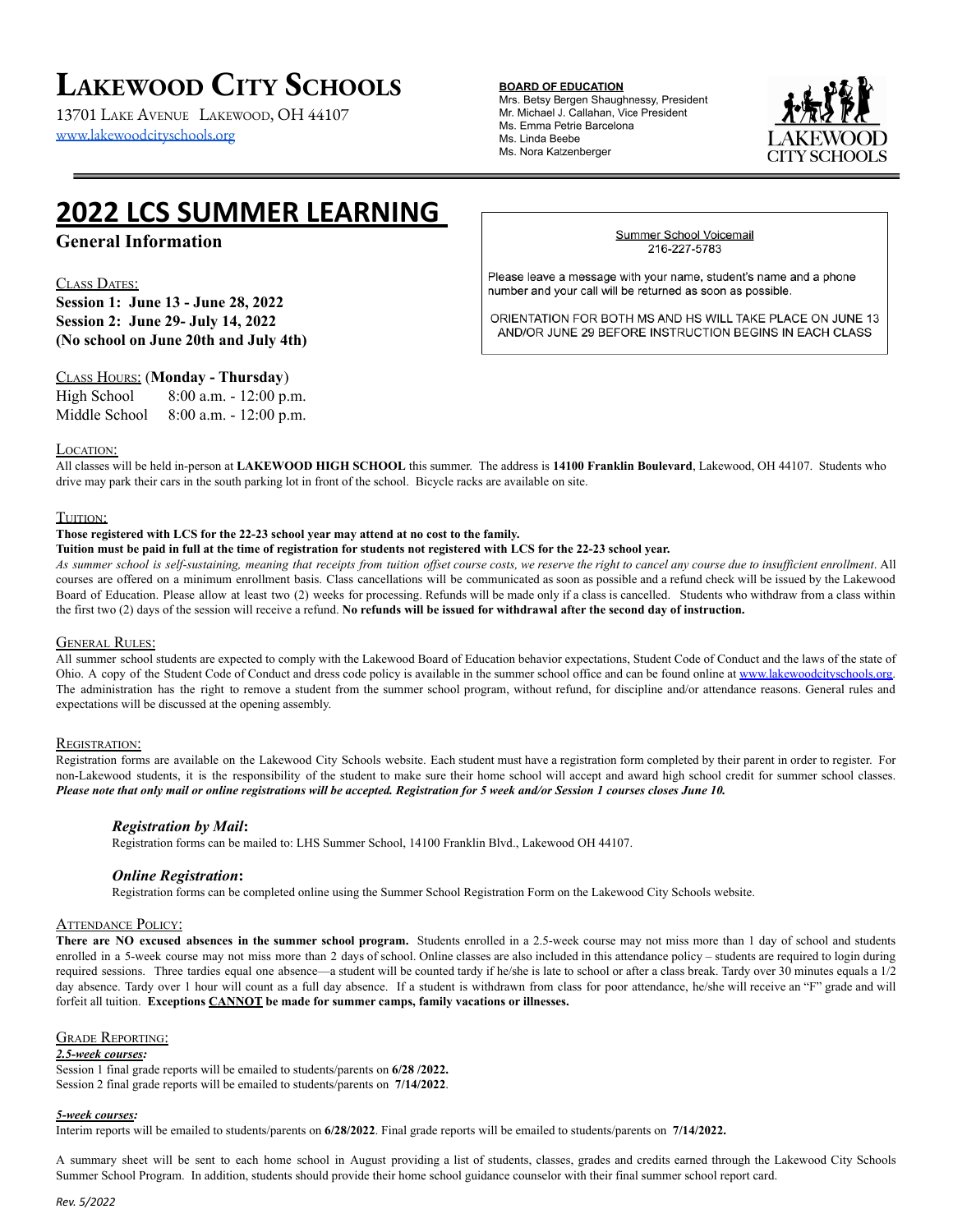# Lakewood City Schools

13701 LAKE AVENUE LAKEWOOD, OH 44107 www.lakewoodcityschools.org

# **2022 LCS SUMMER LEARNING**

## **Course Offerings (Students may take ONLY one 5 week offering or one class per 2.5 week session)**

### **HIGH SCHOOL COURSE OFFERINGS:**

(**ALL COURSES SUBJECT TO SUFFICIENT ENROLLMENT AND STAFFING**)

| <b>LCS Student</b>           | <b>Non-LCS Student</b>  |         |                                    |  |
|------------------------------|-------------------------|---------|------------------------------------|--|
| 2.5 Week Course - No Cost    | 2.5 Week Course - \$250 |         |                                    |  |
| 5 Week Course - No Cost      | 5 Week Course - \$500   |         |                                    |  |
| 2.5 Week Offerings           | Credit                  |         | <b>LCS Student Non-LCS Student</b> |  |
| Physical Education           | .25 Credit              | No Cost | \$250                              |  |
| Health                       | .50 Credit              | No Cost | \$250                              |  |
| Government                   | .50 Credit              | No Cost | \$250                              |  |
| <b>5 Week Offerings</b>      | Credit                  |         | <b>LCS Student Non-LCS Student</b> |  |
| World History                | <b>Full Credit</b>      | No Cost | \$500                              |  |
| <b>US History</b>            | <b>Full Credit</b>      | No Cost | \$500                              |  |
| Algebra I                    | <b>Full Credit</b>      | No Cost | \$500                              |  |
| Algebra II                   | <b>Full Credit</b>      | No Cost | \$500                              |  |
| Geometry                     | <b>Full Credit</b>      | No Cost | \$500                              |  |
| Consumer Math                | <b>Full Credit</b>      | No Cost | \$500                              |  |
| English I, II or III         | <b>Full Credit</b>      | No Cost | \$500                              |  |
| Practical Skills & Comm.     | <b>Full Credit</b>      | No Cost | \$250                              |  |
| <b>Biology</b>               | <b>Full Credit</b>      | No Cost | \$500                              |  |
| Introduction to Life Science | <b>Full Credit</b>      | No Cost | \$500                              |  |
| <b>Physical Science</b>      | <b>Full Credit</b>      | No Cost | \$500                              |  |

| Percentage<br><b>Range</b> | Letter<br>Grade |
|----------------------------|-----------------|
| 96.500 -100.000            | $A+$            |
| 92.500 - 96.490            | А               |
| 89.500 - 92.490            | $A -$           |
| 86.500 - 89.490            | $B+$            |
| 82.500 - 86.490            | в               |
| 79.500 - 82.490            | B-              |
| 76.500 - 79.490            | C+              |
| 72.500 - 76.490            | С               |
| 69.500 - 72.490            | С-              |
| 66.500 - 69.490            | D+              |
| 62.500 - 66.490            | D               |
| 59.500 - 62.490            | D-              |
| 00.000 - 59.490            | F               |

### **MIDDLE SCHOOL COURSE OFFERINGS**:

**(ALL COURSES SUBJECT TO SUFFICIENT ENROLLMENT AND STAFFING)**

These courses are designed for current 6th, 7th and 8th graders to help them prepare for the challenges of the next school year. Emphasis is placed on strengthening their skills in core content areas.

| 2.5 Week Offerings      | <b>LCS</b> Student | <b>Non-LCS Student</b> |
|-------------------------|--------------------|------------------------|
| Social Studies          | No Cost            | \$200                  |
| Science                 | No Cost            | \$200                  |
|                         |                    |                        |
| <b>5 Week Offerings</b> | <b>LCS</b> Student | <b>Non-LCS Student</b> |
| Math                    | No Cost            | \$400                  |
| ELA (Language Arts)     | No Cost            | \$400                  |

*All courses and programs are of ered by the Lakewood City School District without regard to race, color, religion, national origin, creed, gender, marital status, disability, or age in its educational programs, activities, employment policies or admission policies and practices as required by Title IX of the Education Amendments of 1972 and Section 504 of the Rehabilitation Act of 1973.*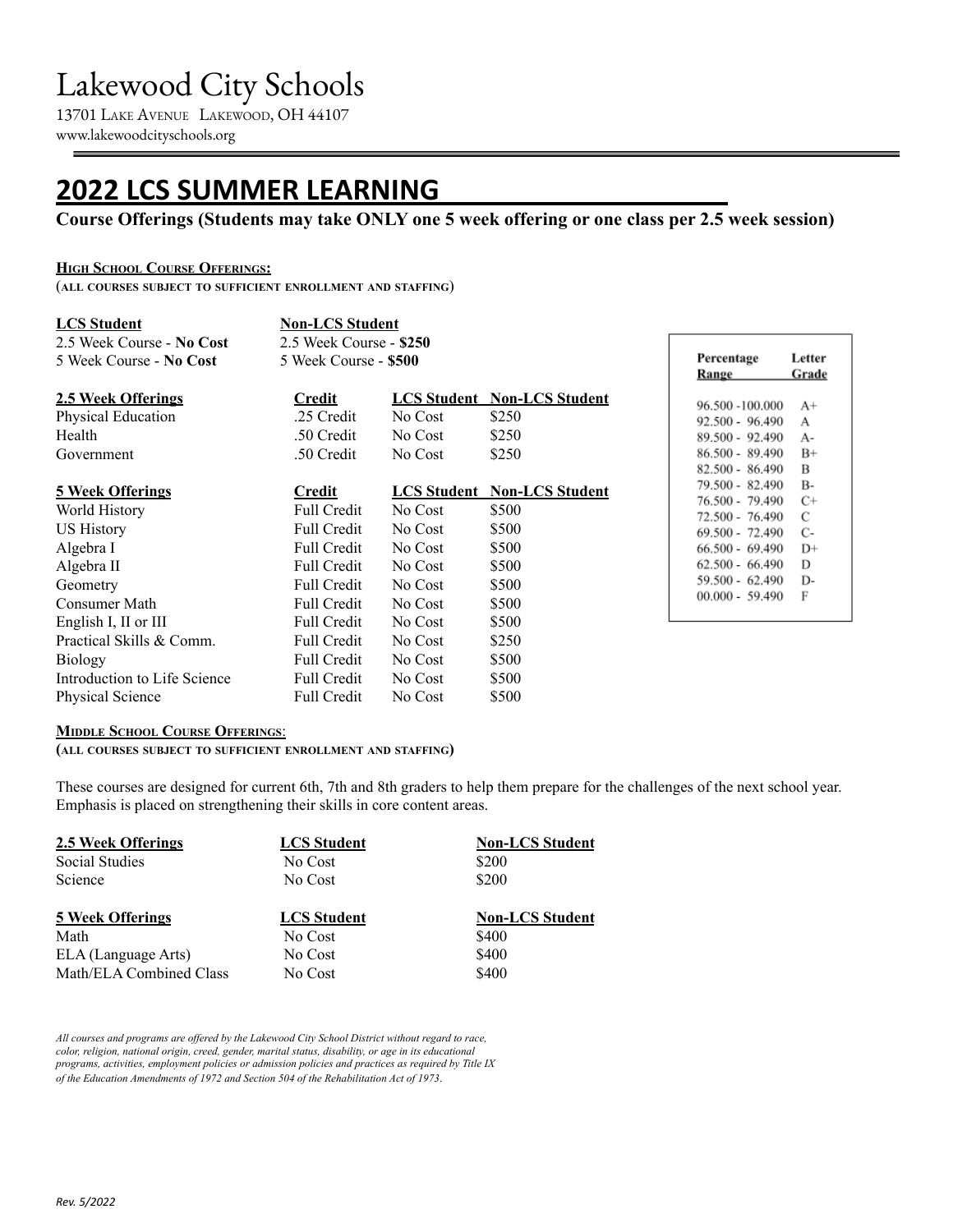# **2022 LCS SUMMER LEARNING**

## **High School Course Descriptions**

### **2.5-WEEK COURSES**

### **Physical Education**

#### **1/4 Credit Open to Grades 9-12 Prerequisite: none**

Students will learn about their base fitness levels and how to improve them, by creating a personal fitness plan, along with learning about the five components of fitness and how to use them. The course will also teach students about team sports (basketball, floor hockey, touch football, ultimate frisbee, badminton, soccer, softball, and volleyball) strategies, rules, and procedures. Semester credit is given for completing sequential quarters successfully. **(Students who are incoming 9 th Graders to LHS are encouraged to fulfill their PE requirements during summer school)**

#### **Health**

#### **1/2 Credit Open to Grades 10-12 Prerequisite: none**

Topics covered include: wellness and prudent lifestyle factors; fitness for life; first aid and CPR; nutrition and weight control; mental and emotional health; human sexuality; AIDS and other STDs; tobacco; alcohol and substance abuse. Course requirements include reading, weekly homework assignments, credits tests and quizzes, and a well maintained notebook. It is required to fulfill the graduation requirement for Health.

#### **Government**

#### **1/2 Credit Open to Grades 11-12 Prerequisite: none**

The course will introduce the student to the fundamental principles and processes of our government and to the inner working of our American political system. This course will be activity oriented and will attempt to prepare students to be voting participants in our democracy.

#### **Practical Communication**

#### **½ Credit Open to Grades 12 Prerequisite: 3 years of English**

The course is a one-half credit elective open to any student who has completed three years of English. It is intended for non-college bound students interested in improving verbal, written, and interpersonal communication skills needed for success in the workplace and everyday life. Communication skills are developed through class discussion, formal and informal oral presentations, and written projects. Students read appropriate literature to foster both reading and writing skills. There is a possible workbook or paperback book expense.

### **5-WEEK COURSES**

#### **World History**

#### **Full Credit Open to Grade 9 Prerequisite:none**

In this course students study global political, diplomatic, economic and intellectual change from 1775 into the 21st Century. Students use a range of social studies skills and methods to evaluate the impact of key global events on the human experience within the context of world events.

#### **US History**

#### **Full Credit Open to Grade 10 Prerequisite: none**

This course covers United States History from 1877 to the present. The purpose of the course is for students to examine the key political, diplomatic, intellectual and economic changes that have shaped the American experience over time. Students use social studies skills and methods to better understand contemporary American society, politics, and economics. Also includes a financial literacy component.

## **Algebra 1**

#### **Full Credit Open to Grades 9-12 Prerequisite: Previously attempted Algebra 1**

This course is the foundation for all future math courses. In this course, algebra topics are integrated with applications, statistics, probability, and geometry. Graphing lines, and the study of functions, systems of equations and inequalities, polynomials, and square roots are elements of the course. Many topics are woven together with the study of geometry, and applications are emphasized throughout. Reading and daily practice are critical to student success in this course. Demonstration of Math proficiency is required. Students taking this course are *required* to have a graphing calculator (We recommend TI-83 Plus or higher). This course should be taken for credit recovery only.

#### **Algebra 2**

#### **Full Credit Open to Grade 12 Prerequisite: Previously attempted Algebra 2**

This is a required course for all students. This course focuses on working with algebraic expressions, particularly linear and quadratic forms, logarithmic, trigonometric, and polynomial functions, and powers and roots. Algebra concepts are frequently shown in real-world situations and the concepts of measurement and transformations learned in geometry are utilized. Students taking this course are *required* to have a graphing calculator. (We recommend TI-83 plus or higher). This course should be taken for credit recovery only.

#### **Geometry**

**Full Credit Open to Grades 9-12 Prerequisite: Algebra 1**

Reading is a major emphasis of this course, and daily practice is critical to student success. Content areas include the study of properties of geometric figures, coordinates, measurement, transformations, similarity, congruence, three-dimensional, and proof writing. Student projects are possible in this course. Students taking this course are *required* to have a graphing calculator (We recommend TI-83 plus or higher). This course should be taken for credit recovery only.

#### **Consumer Math**

#### **Full Credit Open to Grade 12 Prerequisite: One year of Algebra and one year of Geometry**

Consumer Math is an elective course open to seniors only. It concentrates on practical applications of mathematics. Some of the topics included in the course are money management, budgeting, car purchases, house purchases, taxes, investments, and insurance. Students should have taken an Algebra and Geometry course before this course. This is not a college preparatory course. Students taking this course are required to have a graphing calculator. (We recommend TI-83 Plus or higher).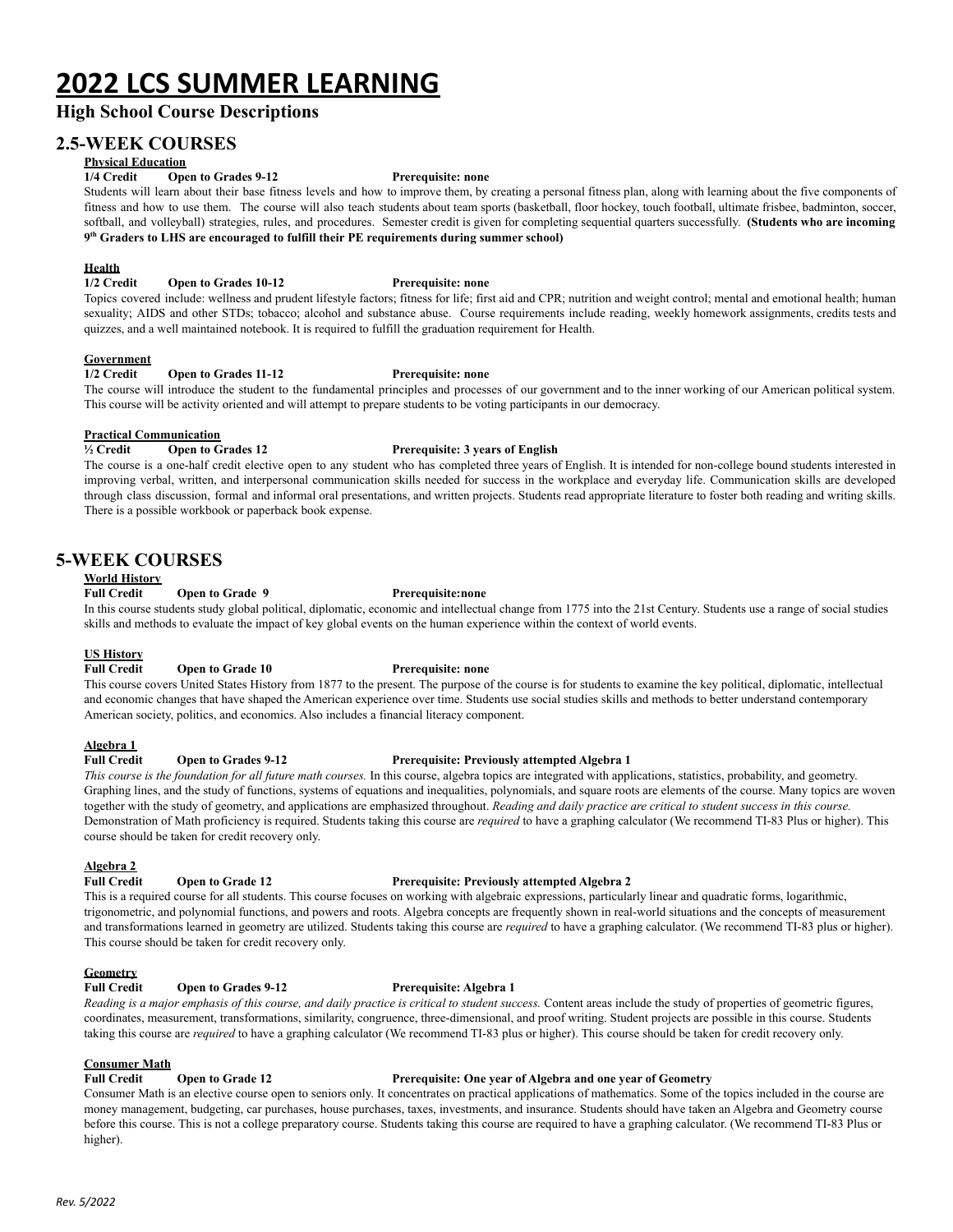### **English I**

**Full Credit Open to Grade 9 Prerequisite: none**

English I utilizes Common Core standards with a thematic analysis to improve reading, writing, media, and speech communication. Reading covers selections of both fiction and non-fiction from a variety of genres and time periods that align with the themes of "You are Here," "My Network," "Can you Hear Me Now?" and "Reaching Out." Composition includes expository, narrative, and persuasive essays. The research process is introduced through the completion of projects using MLA format and technology. Effective communication is honed through attention to grammar, mechanics, usage, and style. Additional workbook and/or paperback book expenses can be expected. This course should be taken for credit recovery only.

## **English II**

#### **Full Credit Open to Grade 10 Prerequisite: Credit in English 9** English II is a thematic analysis of literature and informational texts that encourages students to critically read, apply, analyze, evaluate and create complex ideas. Students will develop their individual and collaborative skills in active reading and listening, oral communication, visual literacy, composition, and language and vocabulary. This course is aligned with and designed to enhance skills required by English/Language Arts Common Core standards. Additional workbook and/or

#### **English III**

#### **Full Credit Open to Grade 11 Prerequisite: English 9 and American Literature**

English III is a thematic analysis of both literary and informational text. The literature of the course will reflect essential questions like; "What is the relationship between science and nature? What is the price of success? How does culture define our vision of success?" Students will learn to engage in both rhetorical and literary analysis and continue to develop their composition skills. Additional workbook and/or paperback book expenses can be expected. This course should be taken for credit recovery only.

#### **Introduction to Life Science**

#### **Full Credit Open to Grade 10 Prerequisite: Counselor Recommendation only**

Introduction to Life Science fulfills the Ohio core biological science graduation requirement. The subject matter provides an introduction to the study of the fundamentals of living things: ecology, biochemistry, cells, genetics, evolution, and classification. Learning experiences include inquiry problem-solving and critical thinking. Applications to everyday life are emphasized throughout the course.

#### **Physical Science**

### **Full Credit Open to Grade 9 Prerequisite: Counselor Recommendation only**

paperback book expenses can be expected. This course should be taken for credit recovery only.

Introduction to Physical Science fulfills the Ohio core physical science graduation requirements. It provides the fundamentals of science content and process for subsequent science courses. It is taught using the investigative, inquiry, and problem-solving approach. Emphasis is placed on the physical nature of our planet and the forces and motions governing the universe. Introduction to Physical Science explores the materials, processes, history, and environment of the earth and the practical application of science to everyday life.

#### **Biology**

#### **1 Credit Open to Grades 9-10 Prerequisite: One credit of physical science OR Counselor Recommendation only**

Biology is a high school level biological science course that satisfies the Ohio Core science graduation requirements. The subject matter provides an introduction to the study of the fundamentals of living things: ecology, biochemistry, cells, genetics, evolution, and classification. Learning experiences include inquiry, problem-solving and critical thinking. Laboratory experiences, including moderate dissection, are emphasized throughout the course. Attendance at and participation in lab activities is a required and integral part of the course.

### ✓ **All courses are subject to cancellation based on lack of enrollment.**

*All courses and programs are of ered by the Lakewood City School District without regard to race, color, religion, national origin, creed, gender, marital status, disability, or age in its educational programs, activities, employment policies or admission policies and practices as required by Title IX of the Education Amendments of 1972 and Section 504 of the Rehabilitation Act of 1973.*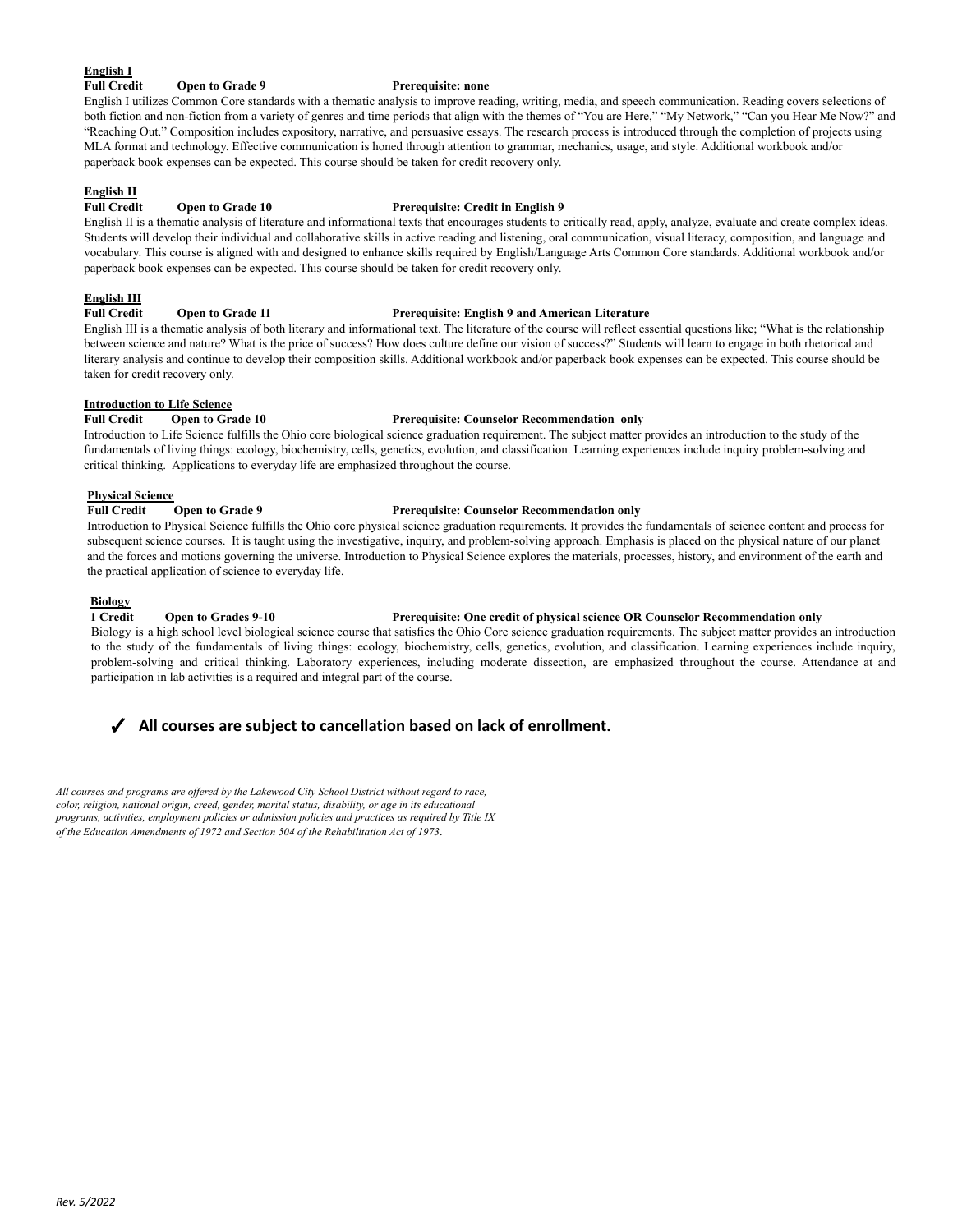# Lakewood City Schools

13701 LAKE AVENUE LAKEWOOD, OH 44107 www.lakewoodcityschools.org

# **2022 LCS SUMMER LEARNING**

**Mail-in Registration**

| <b>STUDENT INFORMATION</b>          |                                                                                                                     |  |  |
|-------------------------------------|---------------------------------------------------------------------------------------------------------------------|--|--|
|                                     |                                                                                                                     |  |  |
|                                     | Student Preferred name: _________________________________Cell phone number: __________________________________      |  |  |
|                                     |                                                                                                                     |  |  |
|                                     |                                                                                                                     |  |  |
|                                     |                                                                                                                     |  |  |
|                                     |                                                                                                                     |  |  |
| Does student have an IEP?           | If yes, a copy of the IEP must be attached with this application.                                                   |  |  |
|                                     | Does student have a 504 plan?<br>yes ______ no fyes, a copy of the 504 plan must be attached with this application. |  |  |
|                                     |                                                                                                                     |  |  |
|                                     |                                                                                                                     |  |  |
|                                     | Do you anticipate enrolling in Lakewood City Schools for the 2022-2023 school year? _____ yes _____ no              |  |  |
| Reason for attending summer school: |                                                                                                                     |  |  |
|                                     | _____ Credit Recovery ______ Credit Advancement _____ Remediation of skills                                         |  |  |
|                                     |                                                                                                                     |  |  |

## **COURSE INFORMATION-** *Circle courses requested* **(Students may take ONLY one 5 week offering or one class per 2.5 week session)**

| <b>HIGH SCHOOL COURSE OFFERINGS:</b> |                    |                                       | <b>MIDDLE SCHOOL COURSE OFFERINGS:</b> |
|--------------------------------------|--------------------|---------------------------------------|----------------------------------------|
| 5 Week Offerings                     | Credit             |                                       | <b>5 Week Offerings</b>                |
| World History                        | Full Credit        |                                       | Math                                   |
| <b>US History</b>                    | Full Credit        |                                       | 6th, 7th or 8th Grade                  |
| Algebra I                            | <b>Full Credit</b> |                                       |                                        |
| Algebra II                           | <b>Full Credit</b> |                                       | ELA                                    |
| Geometry                             | Full Credit        |                                       | 6th, 7th or 8th Grade                  |
| English I, II or III                 | Full Credit        |                                       | Math/ELA Combined Class                |
| Biology                              | Full Credit        |                                       | 6th, 7th or 8th Grade                  |
| Introduction to Life Science         | Full Credit        |                                       |                                        |
| Physical Science                     | Full Credit        |                                       | 2.5 Week Offerings                     |
|                                      |                    |                                       | Science<br>6th, 7th or 8th Grade       |
| 2.5 Week Offerings                   | Credit             | Session                               |                                        |
| Physical Education                   | 25 Credit          | $2$ <sub>——</sub><br>$1$ <sub>—</sub> | <b>Social Studies</b>                  |
| Health                               | .50 Credit         | $2 -$                                 | 6th, 7th or 8th Grade                  |
| Government/Econ                      | .50 Credit         | $2^{\circ}$                           |                                        |
| Practical Skills & Comm.             | .50 Credit         | $^{2}$                                |                                        |
|                                      |                    |                                       |                                        |